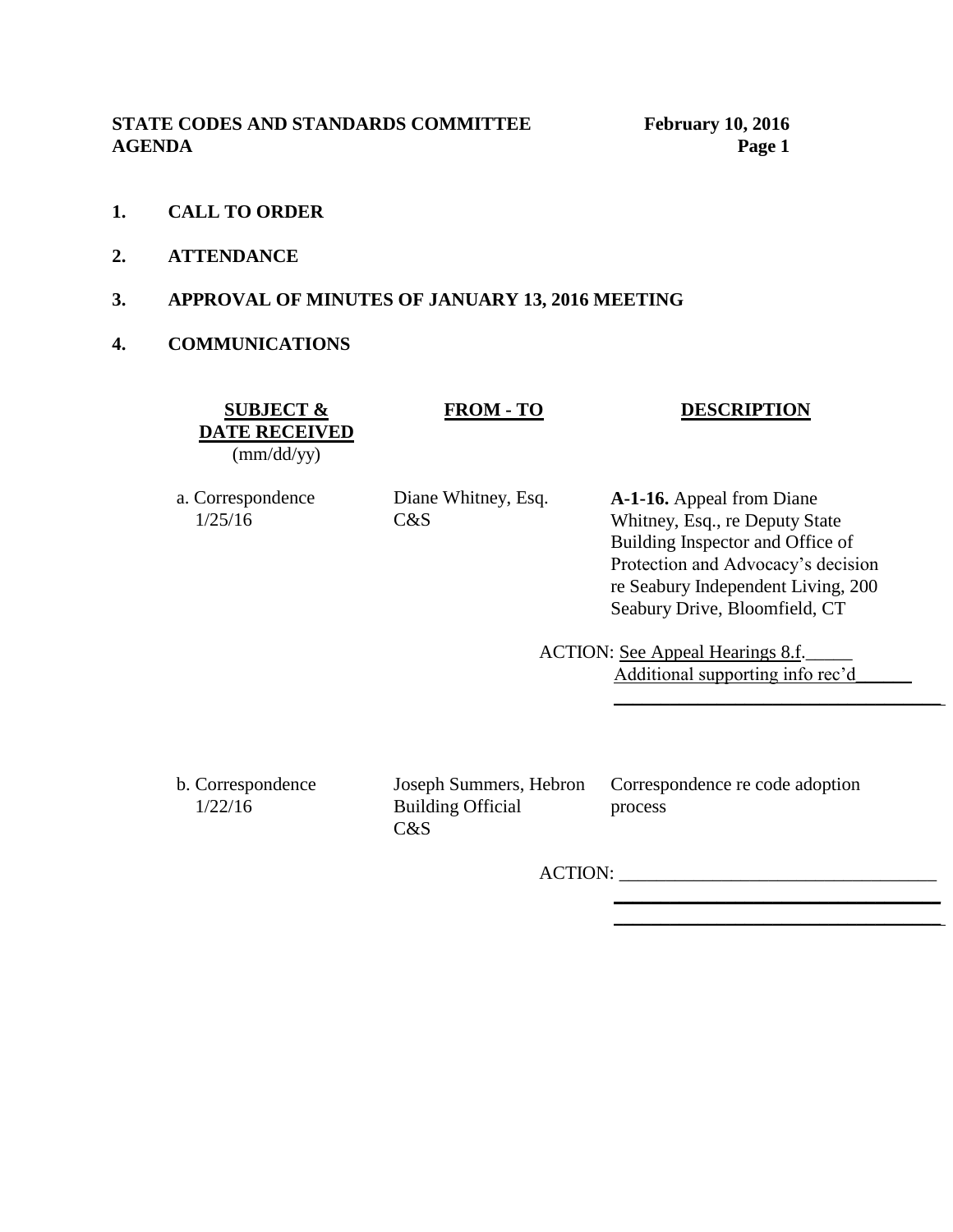c. Request for appeal 1/29/16 William Connole C&S **A-2-16.** Request for appeal from William Connole re Deputy State Building Inspector's decision re M-41-16 re 10 Trout Brook Terrace, West Hartford, CT

ACTION:

d. Correspondence 2/2/16

Philip Sherman C&S

**A-9-15A.** Appeal from Philip Sherman re Deputy State Building Inspector's decision re A-9-15A re M-977-15B re Norwalk Community College-West Campus, 188 Richards Avenue, Norwalk, CT

 $\overline{\phantom{a}}$  , which is a set of the set of the set of the set of the set of the set of the set of the set of the set of the set of the set of the set of the set of the set of the set of the set of the set of the set of th  $\overline{\phantom{a}}$  ,  $\overline{\phantom{a}}$  ,  $\overline{\phantom{a}}$  ,  $\overline{\phantom{a}}$  ,  $\overline{\phantom{a}}$  ,  $\overline{\phantom{a}}$  ,  $\overline{\phantom{a}}$  ,  $\overline{\phantom{a}}$  ,  $\overline{\phantom{a}}$  ,  $\overline{\phantom{a}}$  ,  $\overline{\phantom{a}}$  ,  $\overline{\phantom{a}}$  ,  $\overline{\phantom{a}}$  ,  $\overline{\phantom{a}}$  ,  $\overline{\phantom{a}}$  ,  $\overline{\phantom{a}}$ 

 $\overline{\phantom{a}}$  ,  $\overline{\phantom{a}}$  ,  $\overline{\phantom{a}}$  ,  $\overline{\phantom{a}}$  ,  $\overline{\phantom{a}}$  ,  $\overline{\phantom{a}}$  ,  $\overline{\phantom{a}}$  ,  $\overline{\phantom{a}}$  ,  $\overline{\phantom{a}}$  ,  $\overline{\phantom{a}}$  ,  $\overline{\phantom{a}}$  ,  $\overline{\phantom{a}}$  ,  $\overline{\phantom{a}}$  ,  $\overline{\phantom{a}}$  ,  $\overline{\phantom{a}}$  ,  $\overline{\phantom{a}}$ 

ACTION: See section Appeal Hearings 8.c.

e. Correspondence  $2/5/16$ 

Wanda Gonzalez David McKinley, CAS

**A-1-16.** Appeal from Diane Whitney, Esq., re Deputy State Building Inspector and Office of Protection and Advocacy's decision re Seabury Independent Living, 200 Seabury Drive, Bloomfield, CT

ACTION: See section Appeal Hearings 8.f. On 2/5/16 OPA requested postponement\_\_\_\_\_\_\_\_\_\_\_\_\_\_\_\_\_\_\_\_\_\_\_\_\_\_\_\_\_\_\_\_\_\_\_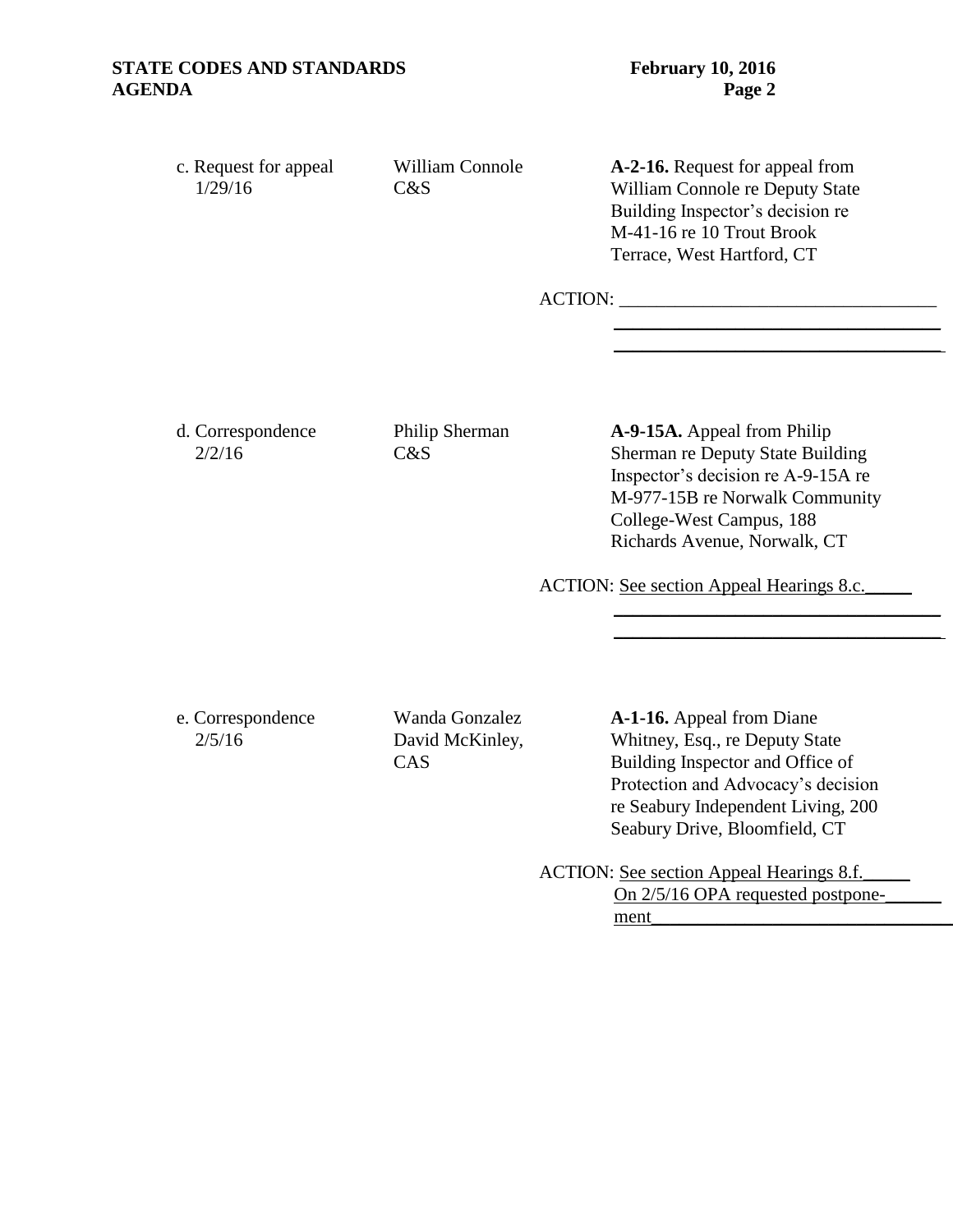## **STATE CODES AND STANDARDS** February 10, 2016 **AGENDA** Page 3

### **5. SUBCOMMITTEE REPORTS:**

**a. Codes Amendment Subcommittee** (Free) This subcommittee met on January 13, 2016. The next meeting is set for **February 10, 2016** at 1:30 pm in room G38.

**b. Ethics/Procedural Regulations Subcommittee** (Harwood) Meeting set for February 5, 2016 was rescheduled to February 10, 2016 due to inclement weather.

## **6. OLD BUSINESS**

## **7. NEW BUSINESS**

- a. **Staff Report**
- b. **Fire Prevention Code Advisory Committee** (Harwood & Sinsigalli)
- c. **Joint Building Code Training Council** (Musco)**/Fire Marshal Training Council**  (Harwood)

#### d. **Report on Bills**

#### **8. APPEAL HEARINGS**

**a. A-7-15 (A-D) Request for appeal from Amy Blume, Esq., re New Haven Building Official's decision re** 

**A) 89 Union Avenue, (Great Green Building, Unit 6), New Haven, CT re no permit**

**B) 89 Union Ave., 169 Union Ave., and 94 Columbus Avenue, New Haven, CT** 

- **re failed roof coverings in 17 buildings**
- **C) 89 Union Avenue (aka Cinque Green Building), New Haven, CT re roof coverings & water infiltration**
- **D) 89 Union Avenue (Great Green Building, Units 1-6), New Haven, CT**

**re means of egress.** Panel consists of Robert Hanbury, Panel Chair; Fred Wajcs, Jr. and Henry Miga. Glenn Neilson will be the alternate.Hearing set for November 10, 2015 was not held; on 10/29/15 appellant requested 60 day postponement. **Hearing**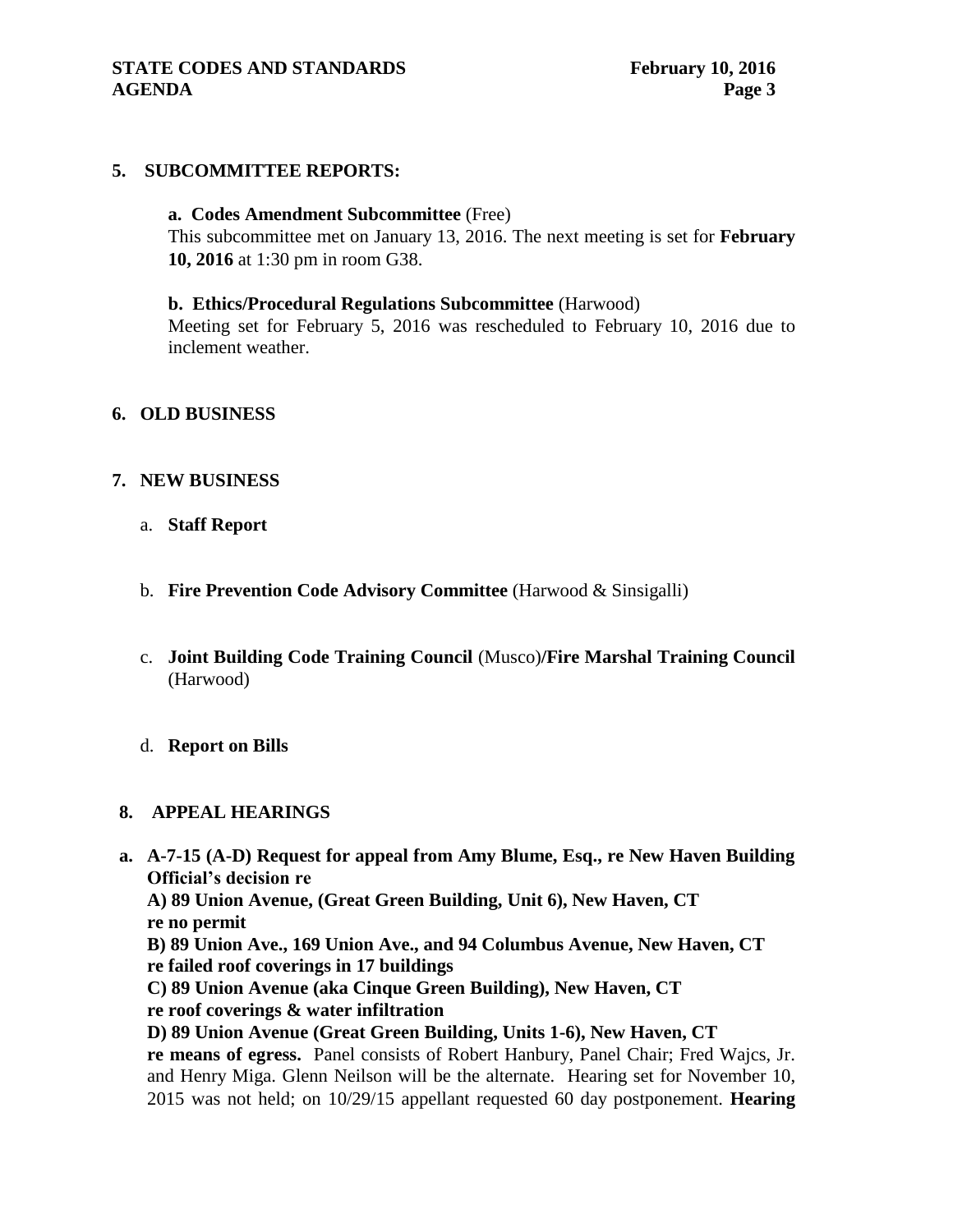**rescheduled to 1/13/16 was not held; on 1/6/16 appellant requested another 60 day postponement. Hearing was rescheduled to Wednesday, 3/9/16, at 10:00 a.m. in G38.** 

- b. **A-8-15. Request for appeal from Robert Weber, Jr., Esq., re Rocky Hill Building Official's decision re 374 New Britain Avenue, Rocky Hill, CT.** Panel consists of Glenn Neilson, Panel Chair; William Zoeller and John Butkus. Robert Hanbury will be the alternate. **Hearing set for 2/10/16 was not held; on 12/15/15 appellant requested postponement. On 1/6/16 correspondence received from Rocky Hill Building Official. Hearing was rescheduled to Wednesday, March 9, 2016, at 11:00 a.m. in room G38. On 1/13/16 deferred to Legal Counsel to draft response to appellant's postponement request.**
- c. **A-9-15 A&B. Request for appeal from Philip Sherman re Deputy State Building Inspector's decision re A) M-977-15B and b) M-977-15C re Norwalk Community College-West Campus, 188 Richards Avenue, Norwalk, CT.** William Zoeller is recused. **On 1/5/16 appellant withdrew A-9-15B.** Appellant will continue to pursue A-9-15A. Panel consists of Glenn Neilson, Panel Chair; Louis Free and John Butkus. Fred Wajcs, Jr. will be the alternate. **Hearing set for February 10, 2016 was not held; on February 2, 2016 appellant withdrew appeal A-9-15A.**
- d. **A-10-15. Request for appeal from Daniel DelPino re State Fire Marshal's decision re FM-0279-15 re 180 Elm Street, West Haven, CT.** Panel consists of Michael Sinsigalli, Panel Chair; Donald Harwood and Mark Mastropasqua. Carlton Smith will be the alternate. **Hearing was set for Wednesday, February 17, 2016 at 11:00 a.m. in room G38A.**
- e. **A-11-15. Request for appeal from Robert Maccarini re Deputy State Building Inspector's decision re M-1045-15B re Chuck's Automotive, 653 Burnside Avenue, East Hartford, CT.** Panel consists of \*Henry Miga, Panel Chair; Keith Flood and George Iskra. Robert Hanbury will be the alternate. \*Due to schedule conflict, Robert Hanbury will serve as Panel Chair. **Hearing was set for Wednesday, February 10, 2016 at 10:00 a.m. in G38.**